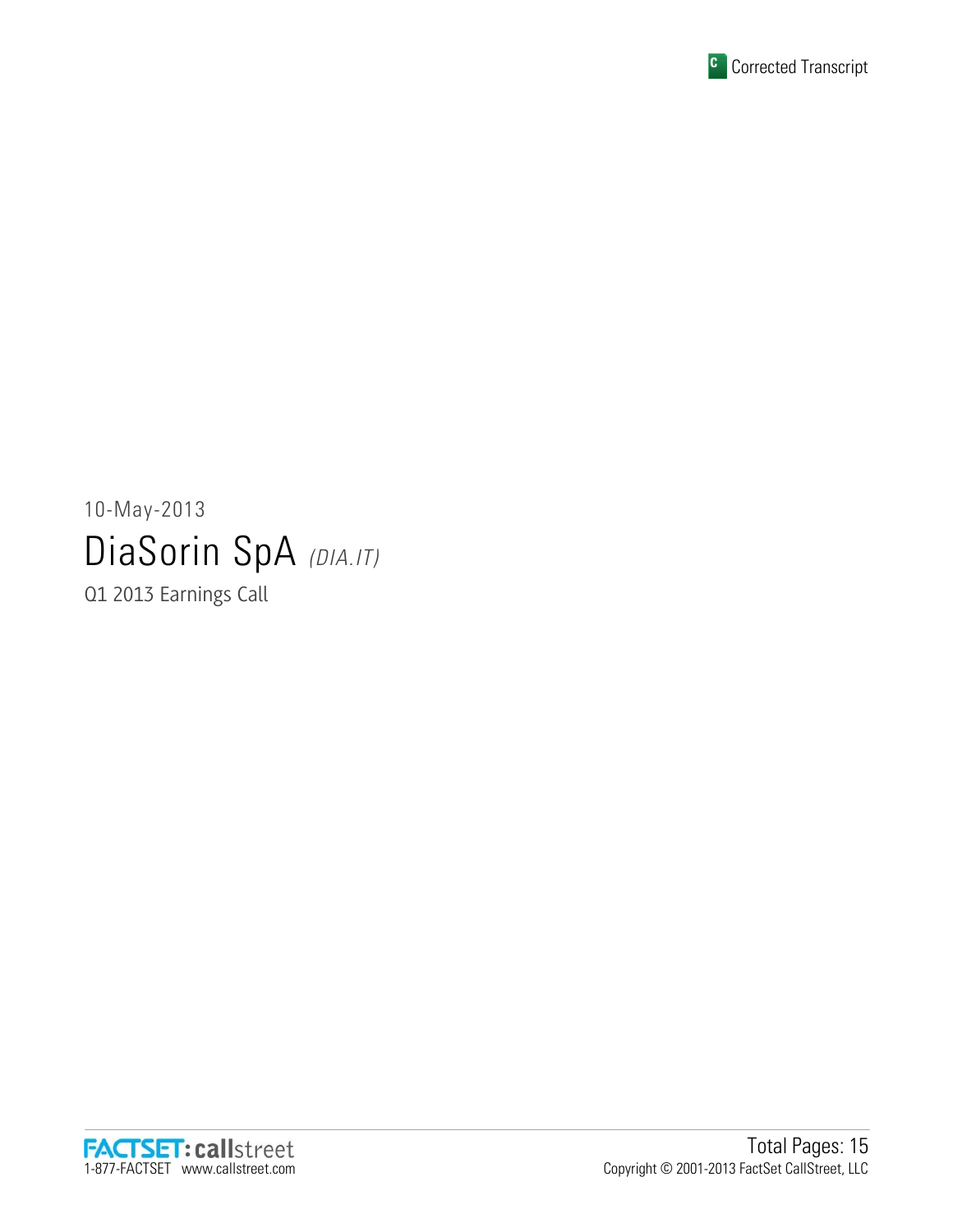## CORPORATE PARTICIPANTS

Carlo Rosa

*CEO, Executive Director & General Manager, DiaSorin SpA*

Pier Luigi de Angelis *Chief Financial Officer & Senior Corporate VP, DiaSorin SpA*

## OTHER PARTICIPANTS

Martin R. Wales *Analyst, UBS Ltd. (Broker)*

Luigi de Bellis *Analyst, Equita SIM SpA*

Maura Garbero *Analyst, One Investments Holding SAGL*

Massimo Vecchio *Analyst, Mediobanca Banca di Credit Finanziario SpA (Broker)*

Elisa Corghi *Analyst, Intermonte Sim SpA*

Roberto C. Casoni *Portfolio Manager, Otus Capital Management Ltd.*

## MANAGEMENT DISCUSSION SECTION

**Operator**: Good afternoon. This is the Chorus Call conference operator. Welcome and thank you for joining the DiaSorin's First Quarter 2013 Results Conference Call. As a remainder, all participants are in listen-only mode. After the presentation, there will be an opportunity to ask questions. [Operator Instructions]

......................................................................................................................................................................................................................................................

......................................................................................................................................................................................................................................................

......................................................................................................................................................................................................................................................

At this time, I would like to turn the conference over to Mr. Carlo Rosa, CEO of DiaSorin. Please go ahead, sir.

### Carlo Rosa

*CEO, Executive Director & General Manager, DiaSorin SpA*

Thank you, operator. Good morning – good afternoon, actually, and welcome to the quarter one conference call. As usual, I will provide a short comment to the main events occurred in the quarter and then leave to Pier Luigi the financial comments.

Now, let me start with the revenues. Sales in the quarter have been strong as expected, showing a continued growth of both the LIAISON installed base and the CLIA non-Vitamin D products. A high double-digit growth of the CLIA non-Vitamin D product has been obtained across all regions as a result of new product introduction which has happened in the previous quarters and in the clinical areas of stool testing, infectious disease and endocrinology.

Vitamin D decline continued as expected, mainly driven by price. In fact, worldwide Vitamin D volumes are flat or slightly higher than last year, whereas prices continue to erode, or prices negotiated last year do fully impact the results of this quarter. As previously discussed, we expect the price effect of Vitamin D will smooth out later in the year.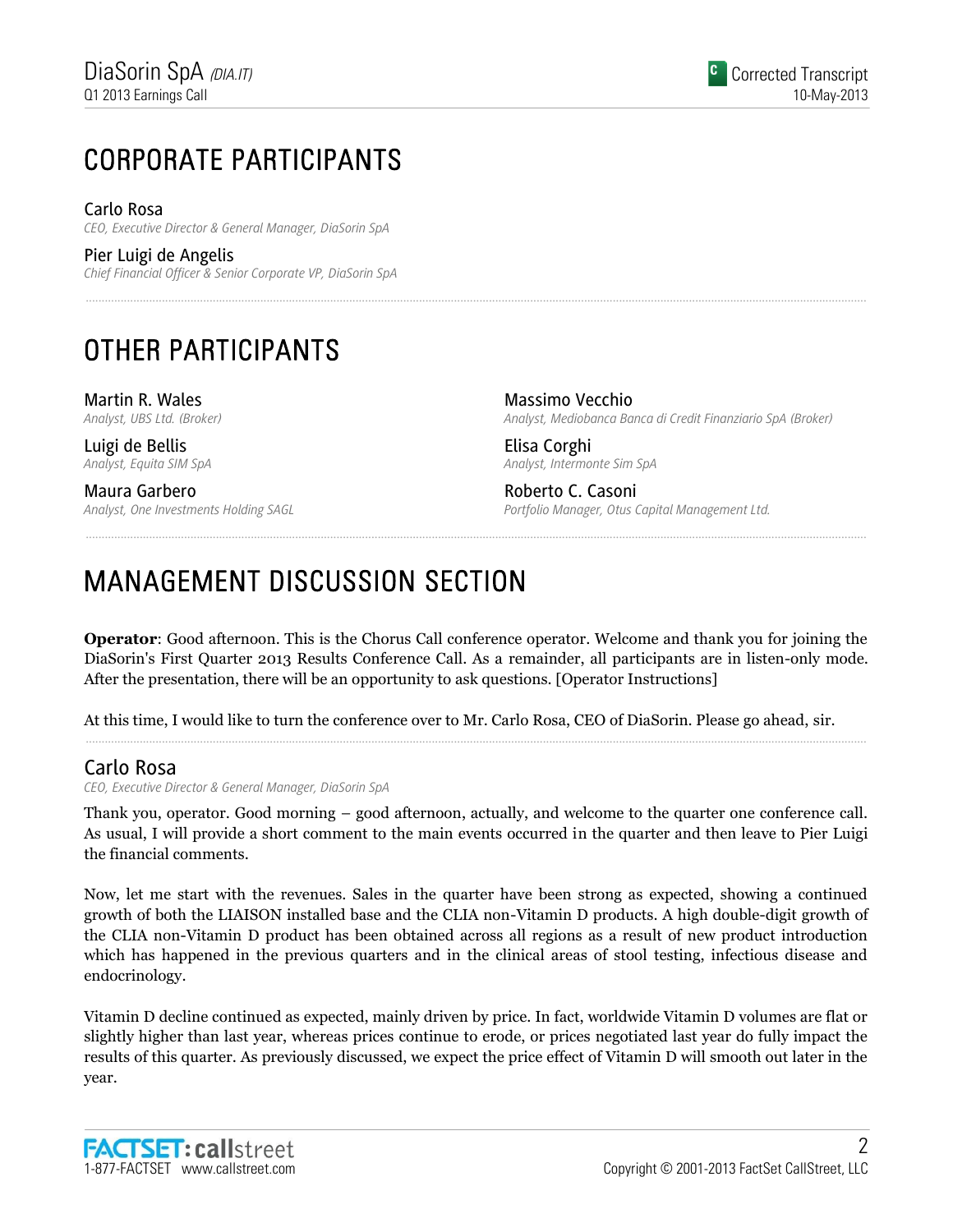The LIAISON XL installed base has now reached 750 units with over 140 systems placed in this quarter. We, therefore, confirm our guidelines for over 500 systems installed in 2013. LIAISON XL is doing extremely well for us.

Let's now focus on geographies. I would now like to start on Europe where we have finally seen a good growth first for many quarters. And this has been obtained notwithstanding the still difficult financial situation in key markets.

Germany continues to accelerate with an 11% growth, driven by LIAISON XL installations. Italy, which is our domestic market, notwithstanding a 4.3% market decline, which has been reported by Assobiomedica, the diagnostic manufacturer association. Italy has grown by a solid almost 6%, driven by the success of some products like HIV and Hepatitis and the newly introduced products for hypertension.

Finally, France is stabilizing after the Vitamin D business has declined in 2012 and we expect to start seeing growth again starting from quarter two of 2013.

In the North America, besides the Vitamin D decline, which we have discussed, we continue to see the development of sales of the infectious disease product line. Let me remind you that starting from last year, we submitted to the FDA several products now available only outside the US. And this was done in order to reposition the company after the success of Vitamin D in the large labs.

In quarter one, we got six new products released and commercially available and in quarter two we expect four more additional products to be released for commercialization. In particular, in quarter one, I would like to focus on the hypertension panel made from Renin and Aldosterone, where DiaSorin is the only supplier with fully automated assay in the US. I personally had great expectation from these products in the US due to the fact that they are intended to support a medical decision in a market like hypertension that is key in all developed countries.

Finally, Asia continues to grow almost 30%, notwithstanding Q1 is traditionally weak in China due to the festivities, the new Chinese year. So, Asia is very strong for us and continues with the same trend that we have seen in the previous quarters.

As far as South America is concerned, as predicted, South America continues to expand and Brazil has set a new course, growing 80% plus versus last year thanks to the launch of the LIAISON XL and the success of the new products, which have been introduced along the last few quarters.

Now, before moving to Molecular, I would like to comment briefly on the status of Vitamin D registration in Japan. A meeting was held with the Japanese regulatory body to discuss the status of the registration. Now, let me remind all of us that the intent was to get both Vitamin D and the LIAISON XL platforms approved in the country. Unfortunately, additional data has been requested to support the registration of some – of the renovation of some of the XL ancillaries and platform. Data was now provided this week, but because of the Japanese regulation, the clock has now been reset, and we do not expect registration to happen in 2013, so before the end of 2013.

As far as Molecular is concerned, initial validation [indiscernible] (0:06:14) products have started and three new products will now be launched in quarter two to complete the infectious disease line. Sales in the quarter are fine and they are in line with what we expect. And we expect to get to the  $\epsilon_5$  million mark, as expressed in our guidelines.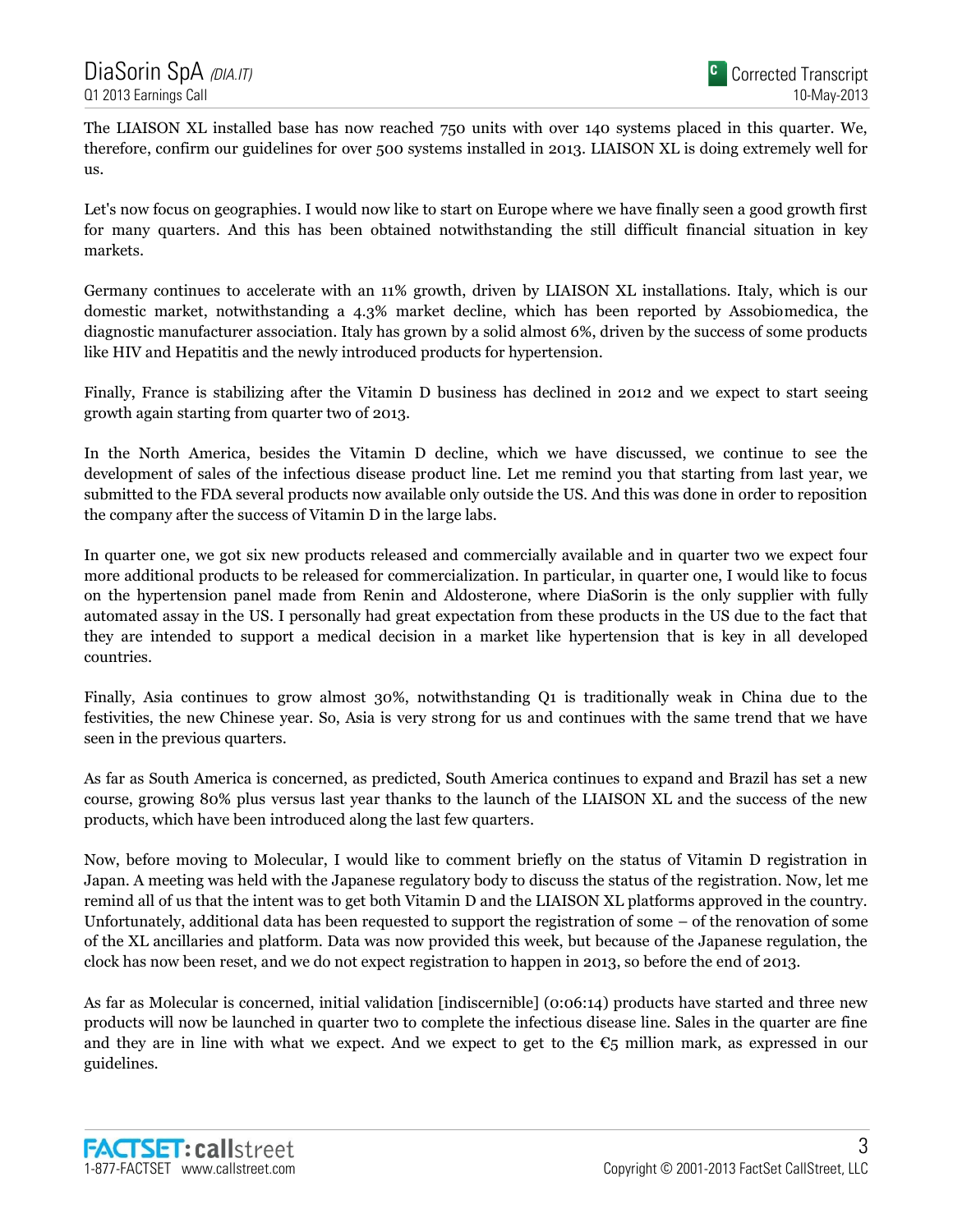Before moving to the numbers, just one short comment on profitability. As expected, notwithstanding the price effects of Vitamin D, which directly affects margins, our immunoassay franchise continues to be very profitable due to the fact that growth of clear non-vitamin D is coming from products which bear margins comparable to Vitamin D. This makes us confident that our exceptional profitability can be sustained also in the future.

Now, let me now turn the podium to Pier Luigi.

### Pier Luigi de Angelis

*Chief Financial Officer & Senior Corporate VP, DiaSorin SpA*

Thank you, Carlo. Ladies and gentlemen, good afternoon. I will comment some key points on the financial data that you find starting from page 12.

......................................................................................................................................................................................................................................................

Let's start having a look at the income statement. As Carlo already mentioned, it's worth mention to highlight that the 0.2% growth of revenue, as current exchange rate is 1.3%, if we consider it – sorry, if we consider at constant exchange rate. This trend was accompanied by the quarterly performance of the economic margins, in line with our expectation, as well as with the trend already experienced in the recent quarters.

Gross profit Q1 2013 totaled  $\epsilon$ 72 million with an [indiscernible] (0:08:19) 16.1% on revenues. EBITDA, the total amount is  $\epsilon$ 41.6 million, with a margin of 39.3%. In EBIT, the amount is  $\epsilon$ 34.2 million with a margin of 32.3%. This means that we have a very solid and strong marginality that was driven by steady and high-margin levels in reagent sales and high instrument and consumable sales, disregarding the negative trend, as we were expecting, coming from Vitamin D due to the pricing pressure that Carlo has already mentioned and from the progressive buildup of the organization to support the launch of the new Molecular Diagnostic business.

Having said that, let me stress two relevant points on the EBITDA. First, if we include the [ph]  $\epsilon_{41}$  million (0:09:28) the Molecular business – if we exclude the [ph]  $\mathfrak{C}_{41}$  million (0:09:33) the Molecular business, our group's EBITDA would have been equal to 41.3%. And this is relevant to me to demonstrate, once again, that DiaSorin margins are really solid and very strong when we look at our capability to sell reagents on our LIAISON platform. Second, when looking at the operating expenses, we have been able to keep them under a very tight and strict control. If we include again the – if we exclude again, sorry, the Molecular business, OpEx in Q1 2013 are down by almost 2% when compared with the same period of 2012.

Net financial expenses amounted to  $\epsilon_1$  million and they were due to the measurement at the fair value of forward contracts to sell the United States dollars negative €700,000 with non-negative Molecular impact due to the fact that to be a [ph] poorly (0:10:52) evaluating accounting – and we have an amount of  $\epsilon$ 400,000 for fees on factoring transaction on the Italian account receivables, compared to the [ph]  $\epsilon$ 500 million (0:11:10) in the same period of 2012.

If then we look at the balance sheet at March 31, total asset amount to [ph]  $\epsilon$ 514 million (0:11:24) which is a decrease of  $[ph]$  €126,000 (0:11:31) if compared to the beginning of the year, mainly due to the increase of depreciation in the first quarter. As far as the net working capital is concerned, it increased in the quarter by  $\epsilon_{1.7}$ million due, in particular, to higher trade receivable as inventories, partially offset by the exchange in other current assets and liabilities. The increase in trade receivables of  $\mathfrak{C}7.5$  million is mainly due to the deterioration of payment performance, especially in the European markets, I would say, Italy and Spain.

The increase in the inventory of  $\epsilon_{1.9}$  million is due to higher inventories of strategic materials in production sites of the group for products whose launch is expected in the coming months. And finally, the increase in liabilities of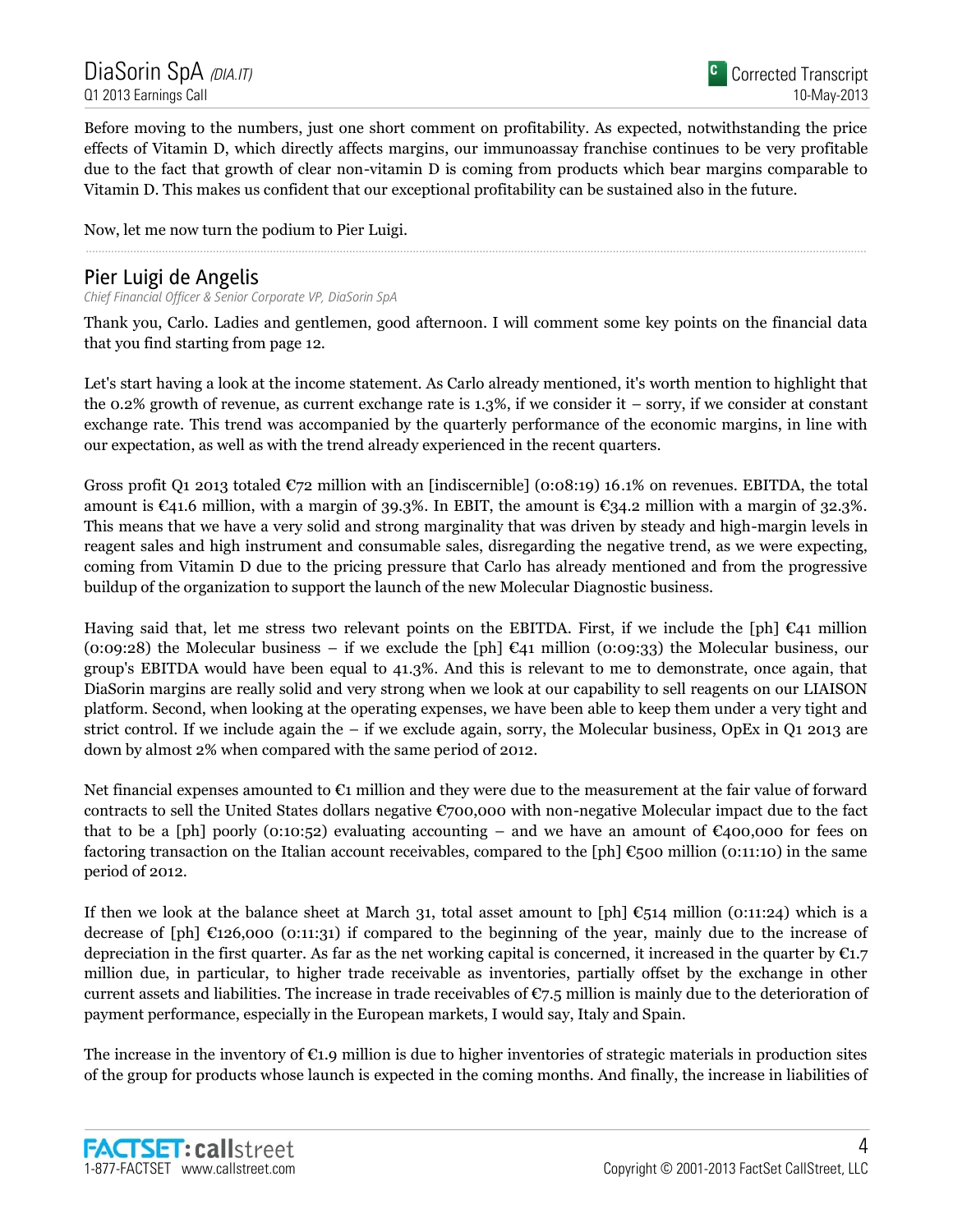€9 million is due to [indiscernible] (0:12:45), as well as to the use of tax credit recognized at December 31, 2012 during the first quarter of 2013.

In the first quarter, once again, LIAISON registered a very solid net financial position, equal to  $\mathbb{C}$ 72.2 million with an improvement of  $\mathfrak{C}25$  million from December 31 due to the very significant cash flow generating from the operating activity in the first quarter of the present year. Free cash flow in the first quarter was really strong and equal to  $\epsilon$ 25.2 million.

Last but not least, let me conclude focusing on the fact that LIAISON has shown, in the first quarter of this year, good and strong results in terms of revenues, despite the ongoing difficulty in worldwide economic environment and the Vitamin D pricing pressure that negatively affect us, vice versa, our capability to grow double digit across all the rest of CLIA menu.

So, on this basis, the first quarter results confirm that our strategy is working across all the line of products. For this reason, we are comfortable in confirming the guidance for full-year 2013 that we provided to the market in the last conference call, both in terms of revenues, EBITDA and also LIASON and LIASON XL system installments.

......................................................................................................................................................................................................................................................

......................................................................................................................................................................................................................................................

### Carlo Rosa

*CEO, Executive Director & General Manager, DiaSorin SpA*

Thank you, Pier Luigi. Now, I think we are done on this side and we should really open the podium to Q&A.

## QUESTION AND ANSWER SECTION

**Operator**: Excuse me. This is Chorus Call conference operator. We will now begin the question-and-answer session. [Operator Instructions] The first question is from Martin Wales of UBS. Please go ahead, sir. Mr. Wales, your line is open.

| Martin R. Wales<br>Analyst, UBS Ltd. (Broker)                         |  |
|-----------------------------------------------------------------------|--|
| Hello. Can you hear me?                                               |  |
| Carlo Rosa<br>CEO, Executive Director & General Manager, DiaSorin SpA |  |
| Not very well, Martin. Can you                                        |  |
| Martin R. Wales<br>Analyst, UBS Ltd. (Broker)                         |  |
| Sure. How is that?                                                    |  |
| Carlo Rosa<br>CEO, Executive Director & General Manager, DiaSorin SpA |  |
| Yeah, better. Thanks.                                                 |  |

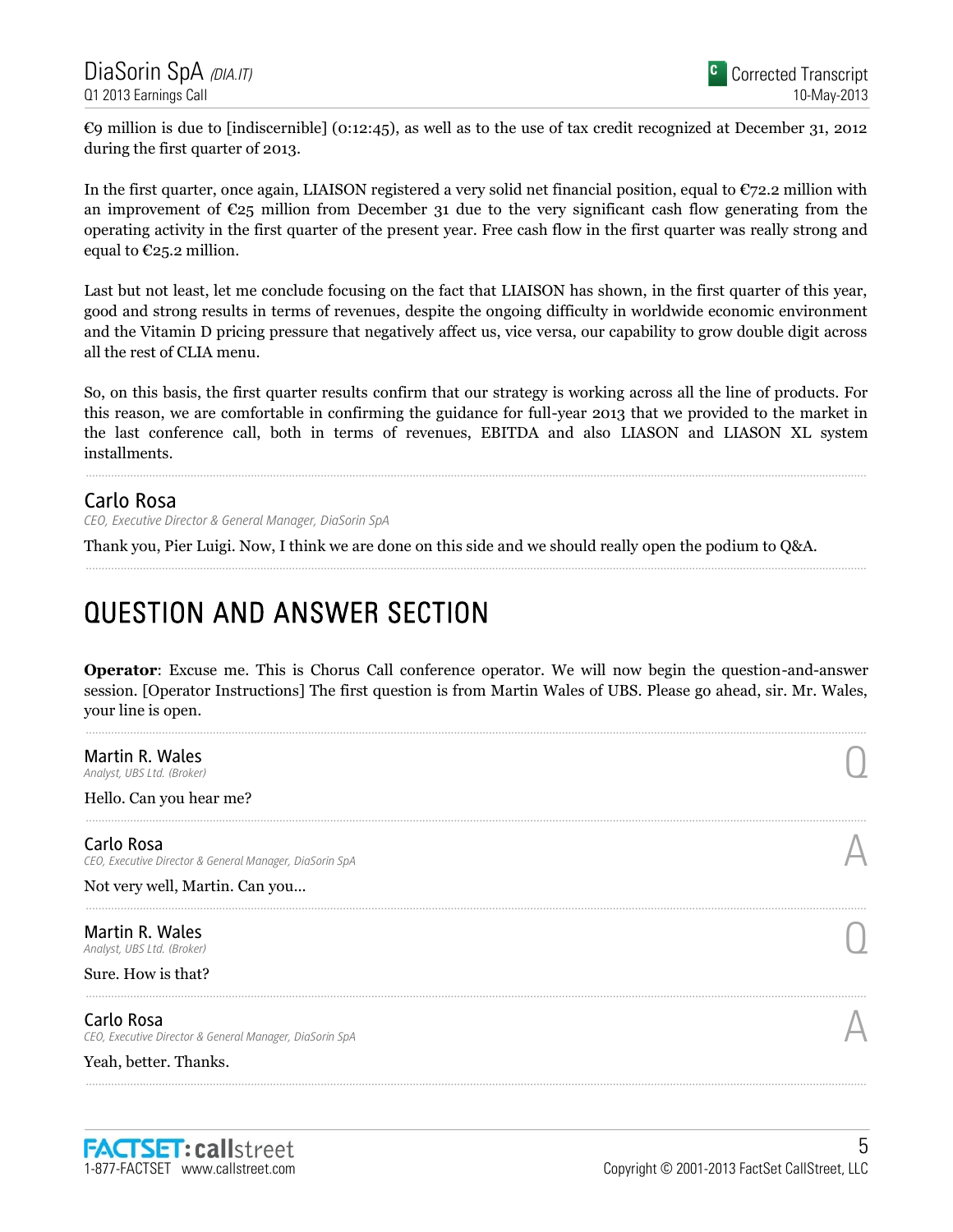## **Martin R. Wales**<br>Analyst, UBS Ltd. (Broker)

Cool. Good afternoon. Can we start by asking the board a Vitamin D question, which it appears to have – or decline seems to accelerate in the quarter, just what's driving that? ......................................................................................................................................................................................................................................................

### Carlo Rosa

*CEO, Executive Director & General Manager, DiaSorin SpA* A

Do you say, Martin, that the decline is accelerated? What I said is that the decline in quarter one, and this is comparing to the quarter one last year, is as expected. And we believe that this effect will smooth out in the second part of the year. So, I didn't mean to say that there was any acceleration there.

......................................................................................................................................................................................................................................................

......................................................................................................................................................................................................................................................

### **Martin R. Wales**<br>Analyst, UBS Ltd. (Broker) **Martin R. Wales**<br>Analyst, UBS Ltd. (Broker)

No, that was me. It looks like its accelerating.

### Carlo Rosa

*CEO, Executive Director & General Manager, DiaSorin SpA* A

Sorry.

### **Martin R. Wales**<br>Analyst, UBS Ltd. (Broker) **Martin R. Wales**<br>Analyst, UBS Ltd. (Broker)

So, in terms of pricing pressures across the rest of the year, how much – and volume pressures for that matter, how should we think about the year evolving, in Vitamin D explicitly?

### Carlo Rosa

*CEO, Executive Director & General Manager, DiaSorin SpA* A

Listen, we said that we expect to over – to see overall effect of  $\epsilon$ 10 million of decline in Vitamin D pricing. And so far, I would not like – let me say, I see that this is what we expect coming also from the next quarter. So, again, I reconfirm that around  $\epsilon$ 10 million is the net-net effect, mainly driven on price – I mean, all driven on price that we expect to see from Vitamin D.

......................................................................................................................................................................................................................................................

### **Martin R. Wales**<br>Analyst, UBS Ltd. (Broker) **Martin R. Wales**<br>Analyst, UBS Ltd. (Broker)

And obviously, you've reiterated your revenue guidance for the year despite the fact you won't get any Vitamin D in Japan this year. It gives you confidence [indiscernible] (0:17:31). ......................................................................................................................................................................................................................................................

......................................................................................................................................................................................................................................................

### Carlo Rosa

*CEO, Executive Director & General Manager, DiaSorin SpA* A

Yes. Keep in mind that, as stated from the beginning, Vitamin D in Japan in 2013 was fairly limited.

**Martin R. Wales**<br>Analyst, UBS Ltd. (Broker) **Martin R. Wales**<br>Analyst, UBS Ltd. (Broker)

Yes.

10-May-2013

Corrected Transcript









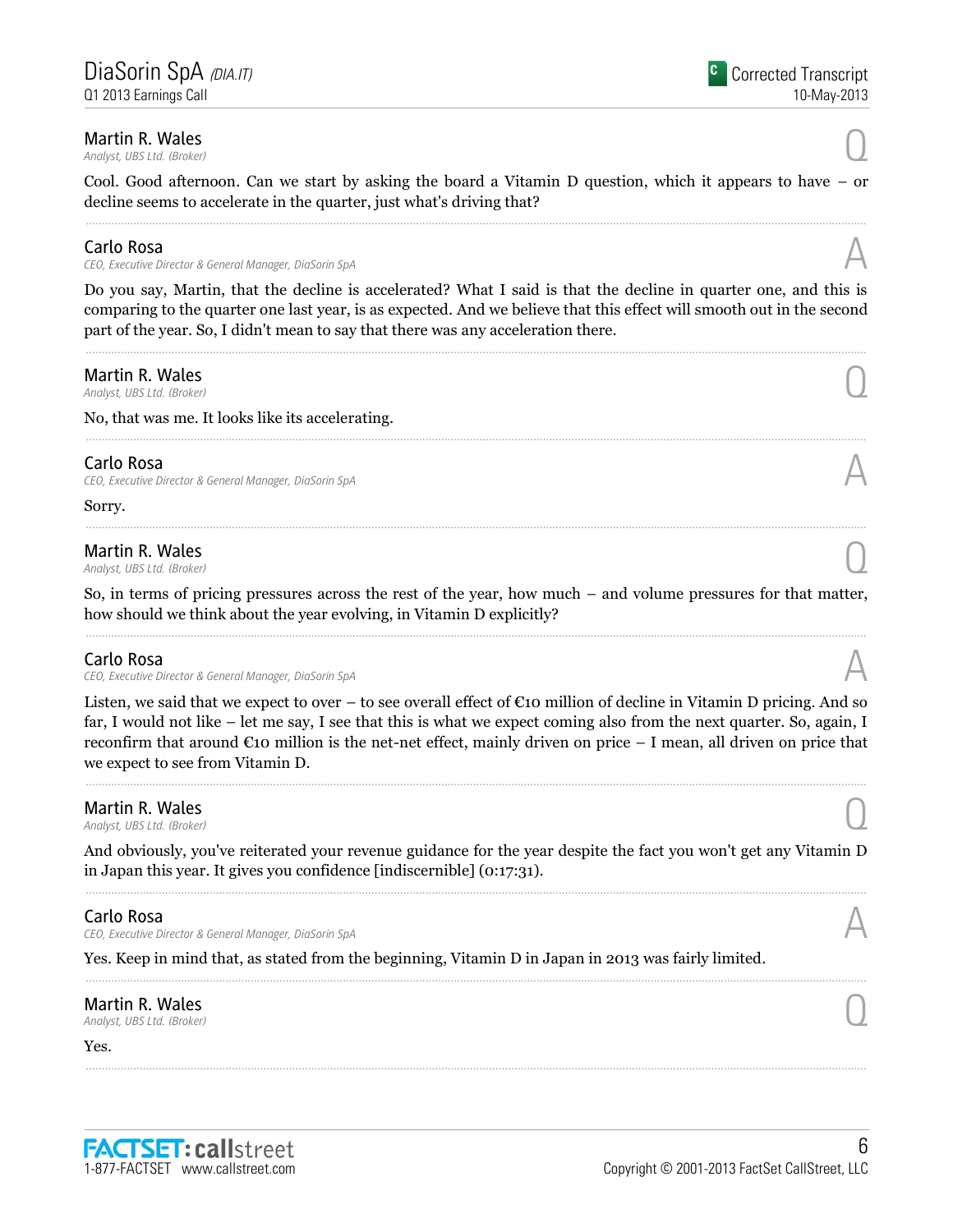*CEO, Executive Director & General Manager, DiaSorin SpA* A

And so, we don't feel that this should affect our ability to grow according to guidance.

# **Martin R. Wales**<br>Analyst, UBS Ltd. (Broker)

**Martin R. Wales**<br>Analyst, UBS Ltd. (Broker)

Okay. And looking at your US business, clearly, you're bringing 10 new products out in the first half, six which are already there. What's the current portfolio of products that's available in the United States [indiscernible] (0:18:02) perspective? And what should it look like at the end of this year?

......................................................................................................................................................................................................................................................

......................................................................................................................................................................................................................................................

**Carlo Rosa**<br>CEO, Executive Director & General Manager, DiaSorin SpA *CEO, Executive Director & General Manager, DiaSorin SpA* A

I think that as we speak, we have 35 – around 35 products approved in the US. Combination – the vast majority of it is available in the LIAISON platform and then we are going through migration to the LIAISON XL. Traditionally, in the US, we have brought infectious disease products. That was our strategy. However, it is very clear to us that Vitamin D, as said, has brought us into different labs market segment, which has to do more with endocrinology.

And for that reason, we decided that we wanted to expand our menu variability in the US with mainstream endocrinology products, products that everybody have. But very clear that they are key if you need to position your platform in an endocrinology lab, along with Vitamin D and specialty products. And hypertension is a very good example because all this hypertension testing is done in the same lab where the endocrine testing is performed.

So, we will have a combination of two menus in the US. The infectious disease, which is what we have today and is driving the growth. The ID products in Q1 grew 25% in the US. And now, all the endocrinology lines, which we expect to be materially completed by June.

......................................................................................................................................................................................................................................................

### **Martin R. Wales**<br>Analyst, UBS Ltd. (Broker) **Martin R. Wales**<br>Analyst, UBS Ltd. (Broker)

Okay. And one more before I get back into the queue. In Germany, you've done very well. Yet I understand there is a big cut in reimbursement coming to the clinical laboratories in Germany in the order of 10%. Are you seeing any price pressure now beginning to emerge in Germany as a result of this, or are the labs just going to have to wear that themselves?

......................................................................................................................................................................................................................................................

### Carlo Rosa

*CEO, Executive Director & General Manager, DiaSorin SpA* A

Listen, we have seen Germany, traditionally, as a competitive market for a very simple reason. It's a market that is where the customer base is made of private labs, which today are not only national, but they are owned by foreign entities, and Sonic is a very good example of that.

So, it has always been very price competitive. And then, because of the way the market is shaped up, we have been traditionally positioned as suppliers of specialty high-value products. For that reason, notwithstanding, a general – in general, the prices are lower in Germany for us. It remains a very profitable market, again, because we sell a lot of specialties. Then, luckily enough, when we sell specialties, the point – reimbursement is still generous. And we don't see the effect of price pressure on specialties as you would expect from other products.

7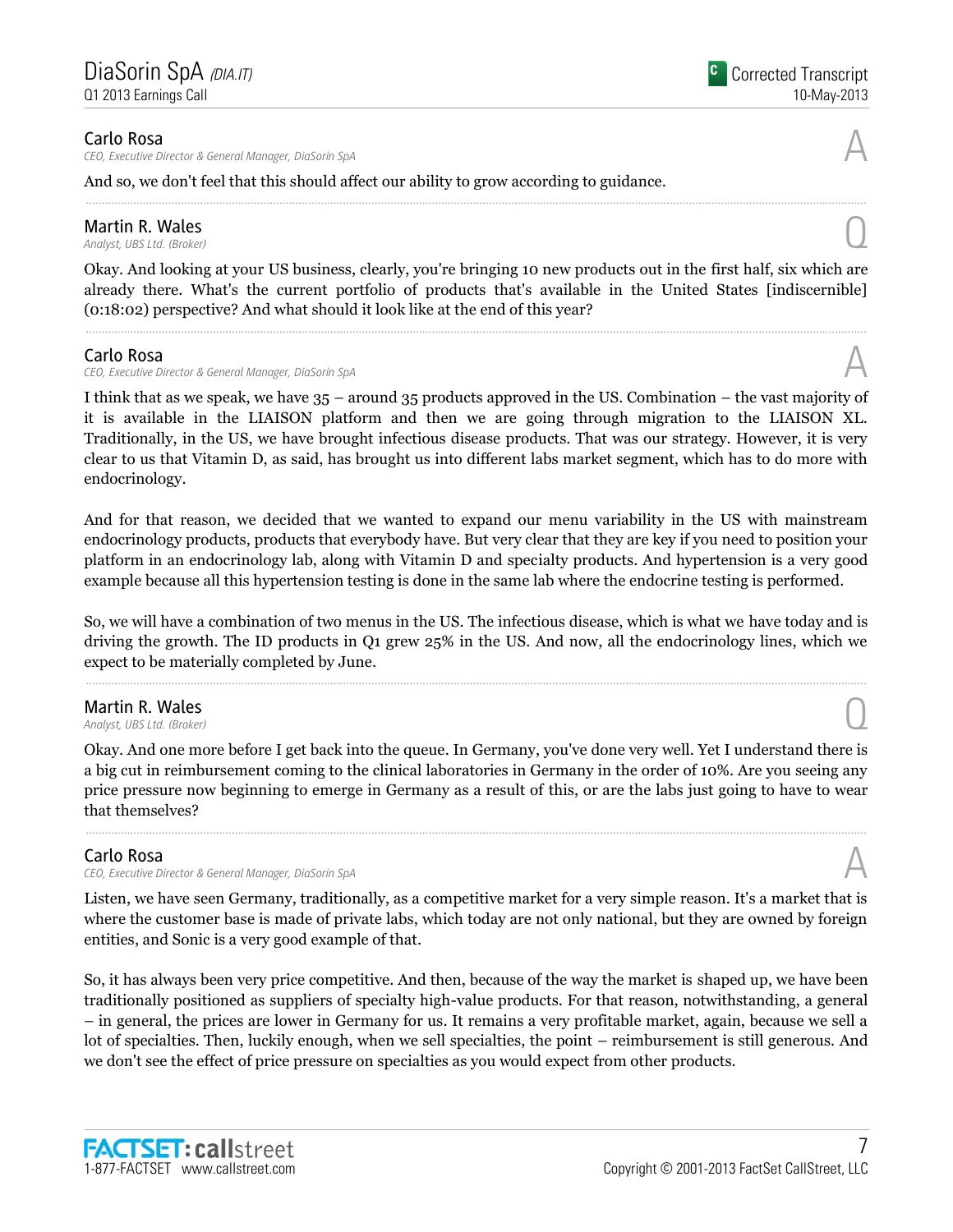As far as Vitamin D is concerned, if I may, Germany is a very good example where, yes, we have seen erosion from Vitamin D pricing, which, however, has been countered by increase in volumes. So, we saw price pressure on Vitamin D. Prices have been declining. But historically, over the last few quarters, however, there is still a strong growth in volumes. Then all in all, also our Vitamin D franchise in Germany, which is representing, however, a fairly small portion of our portfolio is still growing.

......................................................................................................................................................................................................................................................

......................................................................................................................................................................................................................................................

......................................................................................................................................................................................................................................................

......................................................................................................................................................................................................................................................

### **Martin R. Wales**<br>Analyst, UBS Ltd. (Broker) **Martin R. Wales**<br>Analyst, UBS Ltd. (Broker)

Okay. I'll get back in the queue now to let some other people ask some questions.

### Carlo Rosa

*CEO, Executive Director & General Manager, DiaSorin SpA* A

Thank you, Martin.

**Operator**: The next question is from Luigi de Bellis of Equita SIM. Please go ahead, sir.

# **Luigi de Bellis**<br>Analyst, Equita SIM SpA

Luigi de Bellis<br>Analyst, Equita SIM SpA

Yes. Good afternoon to everybody. I have three questions. The first one is on profitability. Could you give us more color on the main elements that have driven the increase in the EBITDA margin in Q1, compared to Q4, despite a slight increase in the weight of the instrument sales?

The second question, on China. Could you elaborate on your strategy for this market, both organically and potentially the acquisition? And is it possible to add the weight on total sales of the Chinese market for Dia? And what is the growth rate expected in 2013 for this market? And the last question on the guidance. You have confirmed your guidance for the full year for a flat EBITDA. However, Q1 was minus  $\epsilon$ 6 million year-on-year. Could you elaborate on what will be the driver that will drive the pickup in the second half of the year? Thank you.

......................................................................................................................................................................................................................................................

### Carlo Rosa

*CEO, Executive Director & General Manager, DiaSorin SpA* A

Let me start from the third question. I think that we have confirmed it in absolute values that we would be able to maintain the EBITDA to the same level of last year. Okay. Therefore, I don't – I believe there has been a misunderstanding. We didn't say – the guidance was not intended to say that the profitability, vis-à-vis the percentage, will be maintained. And so, if you look at that, we don't expect to see – we are in line with what we would get by year-end.

If we go to the first question, as far as the profitability of quarter one, it's a combination of two elements. The first one is mix in geographies because, as I said before, the European business, which is extremely profitable for us, is doing well, is recovering. It's gaining more weight and that does affect the profitability of the group. Second, because of pacing of the OpEx, the OpEx level in quarter one has been lower than the OpEx level in quarter four. And therefore, you see traditionally a higher EBITDA level in the first quarter.

As far as your second question is concerned, which is China, China today represents in value, around 5% of total revenues. It does represent, however, in volume, a much higher percentage, because in China, as everybody else, so this is not only DiaSorin but it's typical of all companies, including the very large companies that we operate on distribution. And traditionally, we need to give distributor a 40%, 50% margin on the transfer price. And this means that in value – in volume, sorry, China does represent, today, close to 10% of volume.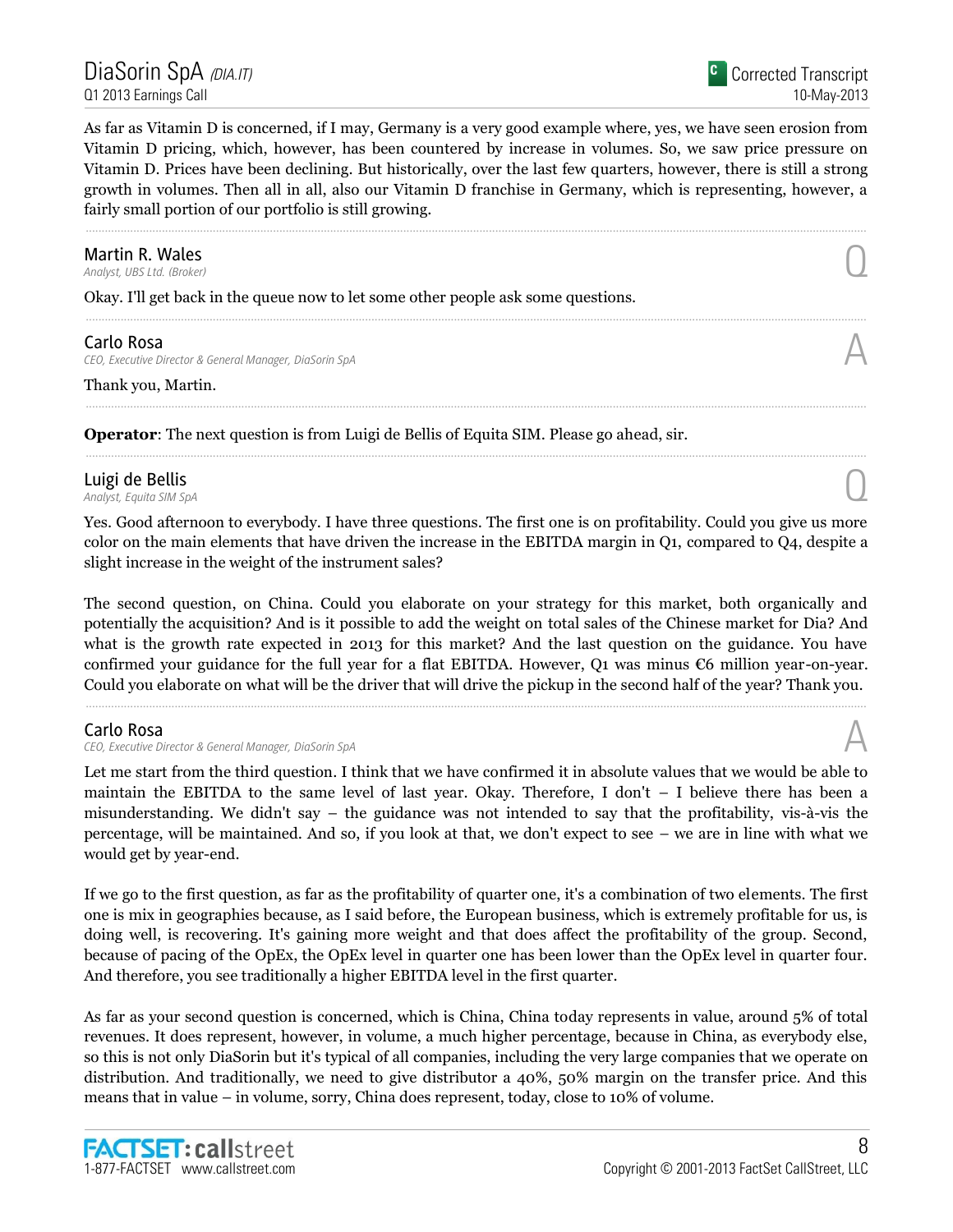Now, if you go by product families, the incidence of China is even bigger because we focus our business in China in two clinical areas, infectious disease on one side and traditional oncology on the other one. So, China is becoming very relevant as a market for some of our manufacturing side. Germany is one, very clearly, which depends a lot on China. And the other one is Italian manufacturing side because we make all the infectious diseases products over here.

In terms of expected growth, we give ourselves a very challenging target for this year, which is in line with – percentage-wise with what we have been experiencing in the last – in the previous years. We believe we can get there. So with over 20% growth, we believe we can get there as a result of the existing installed base of LIAISON. We now have over 420 LIAISON XL – LIAISON installed in the country. And the fact that we have just launched the LIAISON XL. And so, this is the first quarter where we operate in the country with the LIAISON XL.

......................................................................................................................................................................................................................................................

### **Luigi de Bellis**<br>Analyst, Equita SIM SpA **Luigi de Bellis**<br>Analyst, Equita SIM SpA

Okay. Thank you. Just a follow-up. How are you evaluating some potential acquisition in the country and which had a more or less – the multiples that in this country, the company are trading more or less for this sector? ......................................................................................................................................................................................................................................................

### Carlo Rosa

*CEO, Executive Director & General Manager, DiaSorin SpA* A

Yes. Well, we are looking into the future of China. Very clearly, we believe that you cannot continue to operate in China as a distributor. So, different options are open as far as China is concerned. We are not in a hurry because our business is growing very nicely and very profitable business but, long-term, something has to be done in China. Unfortunately, many companies may be rushing. They made some strategic mistakes and we don't want to do the same. So we're very careful about the strategy. As far as multiples, I don't know. I cannot comment on that, but I think they are outrageous multiples, I believe. And today, they don't really make too much sense to me, if I may. But that's a personal opinion.

......................................................................................................................................................................................................................................................

......................................................................................................................................................................................................................................................

......................................................................................................................................................................................................................................................

Luigi de Bellis<br>Analyst, Equita SIM SpA **Luigi de Bellis**<br>Analyst, Equita SIM SpA

Thank you very much.

**Operator**: The next question is from Maura Garbero of One Investments. Please go ahead.

**Maura Garbero**<br>Analyst, One Investments Holding SAGL **Maura Garbero**<br>Analyst, One Investments Holding SAGL

Good afternoon. I've got a few questions, if I may. Just going back to the  $\epsilon$ 10 million hit that you're getting from prices from Vitamin D, can you please help us to understanding how much of those €10 million is going to fall into the first half of the year as compared to the second half? And just going back to a previous question, when we were referring to your guidance for a flat EBITDA, it's really on a reported figure, not margin-wise. And since we are starting from the first quarter, which is down 6%, I'm just trying to understand what makes you confident of achieving a flat EBITDA year-on-year? Thank you.

......................................................................................................................................................................................................................................................

### Carlo Rosa

*CEO, Executive Director & General Manager, DiaSorin SpA* A

Okay. First, I'm not really sure that I want to comment too much on the Vitamin D  $\epsilon$ 10 million in a way I want to split it by quarter. Very clearly, I expect to see more in the first half than the second half, but I don't  $-1$  really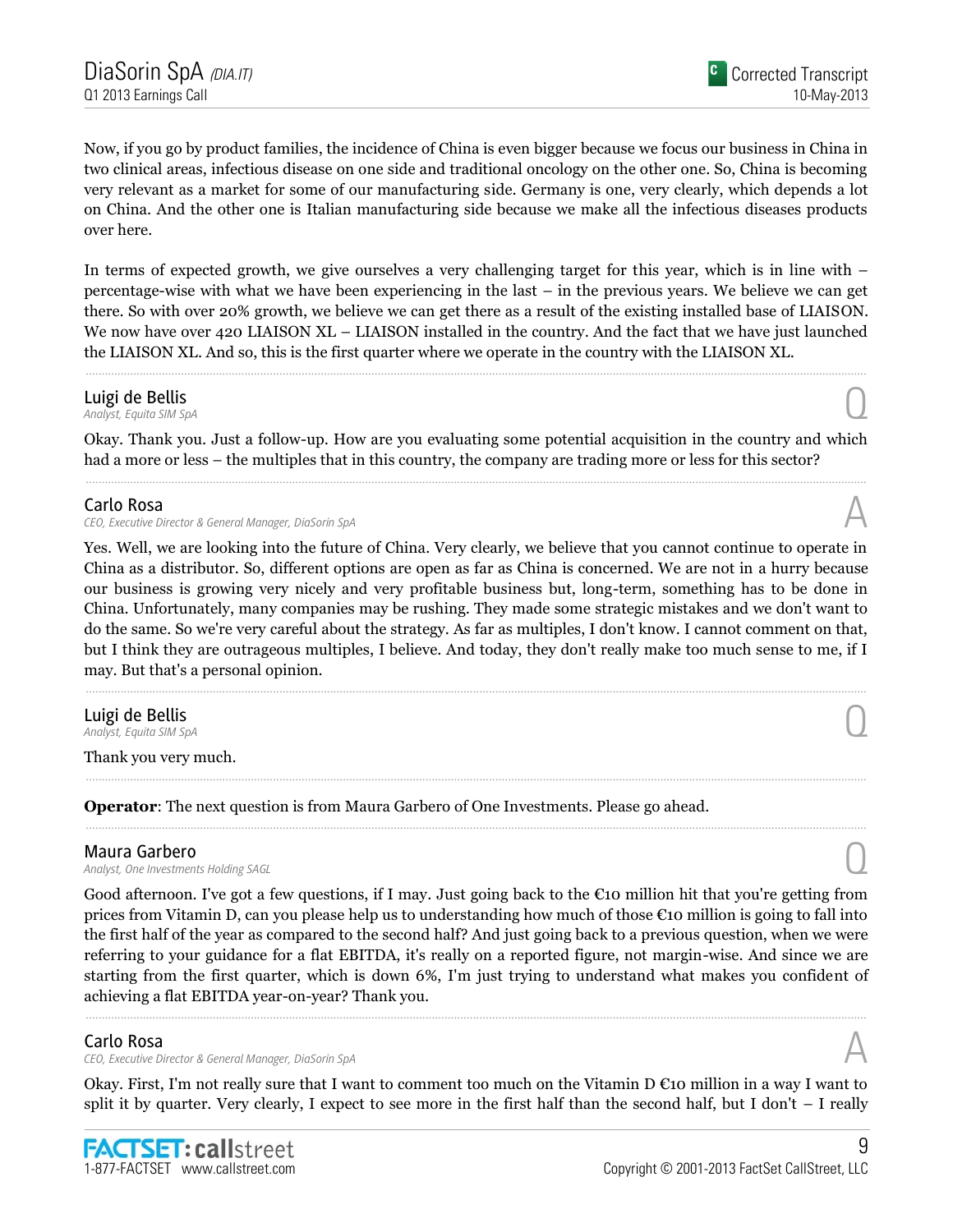don't plan to give any indication to the number – the net effect that I see by quarter or every six months. It's very logical to believe that a good portion of this would fall in the first half.

As far as the margins are concerned, if we compare year-on-year, we are down in the quarter one  $\epsilon$ 2.6 million, however – at the current exchange rate. However, we need to consider that we expect growth coming in the second, third and fourth quarter. And therefore, since the business – we grow – and we expect the OpEx not to grow proportionally, we expect that the net amount of EBITDA contribution in the following quarters will allow us to recoup what we have lost, the €2.6 million we have lost in the quarter one and net-net come to an even number vis-à-vis the previous year.

......................................................................................................................................................................................................................................................

......................................................................................................................................................................................................................................................

......................................................................................................................................................................................................................................................

**Maura Garbero**<br>Analyst, One Investments Holding SAGL **Maura Garbero**<br>Analyst, One Investments Holding SAGL

Thank you. I'll jump back to the queue.

**Operator**: The next question is from Massimo Vecchio of Mediobanca. Please go ahead.

### Massimo Vecchio

*Analyst, Mediobanca Banca di Credit Finanziario SpA (Broker)* Q

Good afternoon to everybody. I saw that in the quarter, you report a very good sales figure for instruments were up 30%. I was wondering if you can give some more color on where exactly you ship these instruments geographically speaking, if there is any country that is particularly receptive of your instruments? Thanks.

......................................................................................................................................................................................................................................................

### Carlo Rosa

*CEO, Executive Director & General Manager, DiaSorin SpA* A

No, Massimo. Again, I said this is part of a strategy whereby we've unleashed the distributions starting from last year and this year, both in South America as well as Asia Pacific. However, there is something that we need to, I think, clarify here. When we talk about instruments, in reality, it's not only instruments but there is also a flow of consumables. And these consumables, you need to understand that LIAISON XL, it does require a lot of more plastic consumable than the LIAISON because we use plastic tips rather than steel needles, for example, or we have [indiscernible] (0:32:23).

Every time we sell LIAISON XL to a distributor, there is also a very nice flow of consumables that follows. So, this increase that you see is a combination of LIAISON XL, so instruments sold this year, but also the increase in volume of consumables that now we sell to distributors and in certain geographies, even to customers, coming from [indiscernible] (0:32:50) done in the previous quarters.

......................................................................................................................................................................................................................................................

......................................................................................................................................................................................................................................................

......................................................................................................................................................................................................................................................

### Massimo Vecchio

*Analyst, Mediobanca Banca di Credit Finanziario SpA (Broker)* Q

Okay. Thank you very much. Very helpful.

**Operator**: [Operator Instructions] . The next question is from Elisa Corghi of Intermonte. Please go ahead.

**Elisa Corghi**<br>Analyst, Intermonte Sim SpA *Analyst, Intermonte Sim SpA* Q

Yes. Hi. Sorry for this further questions on your Vitamin D business, but basically I want to be sure to have understood correctly. So that is what I'd like to know. And well, did you take further price reductions on Vitamin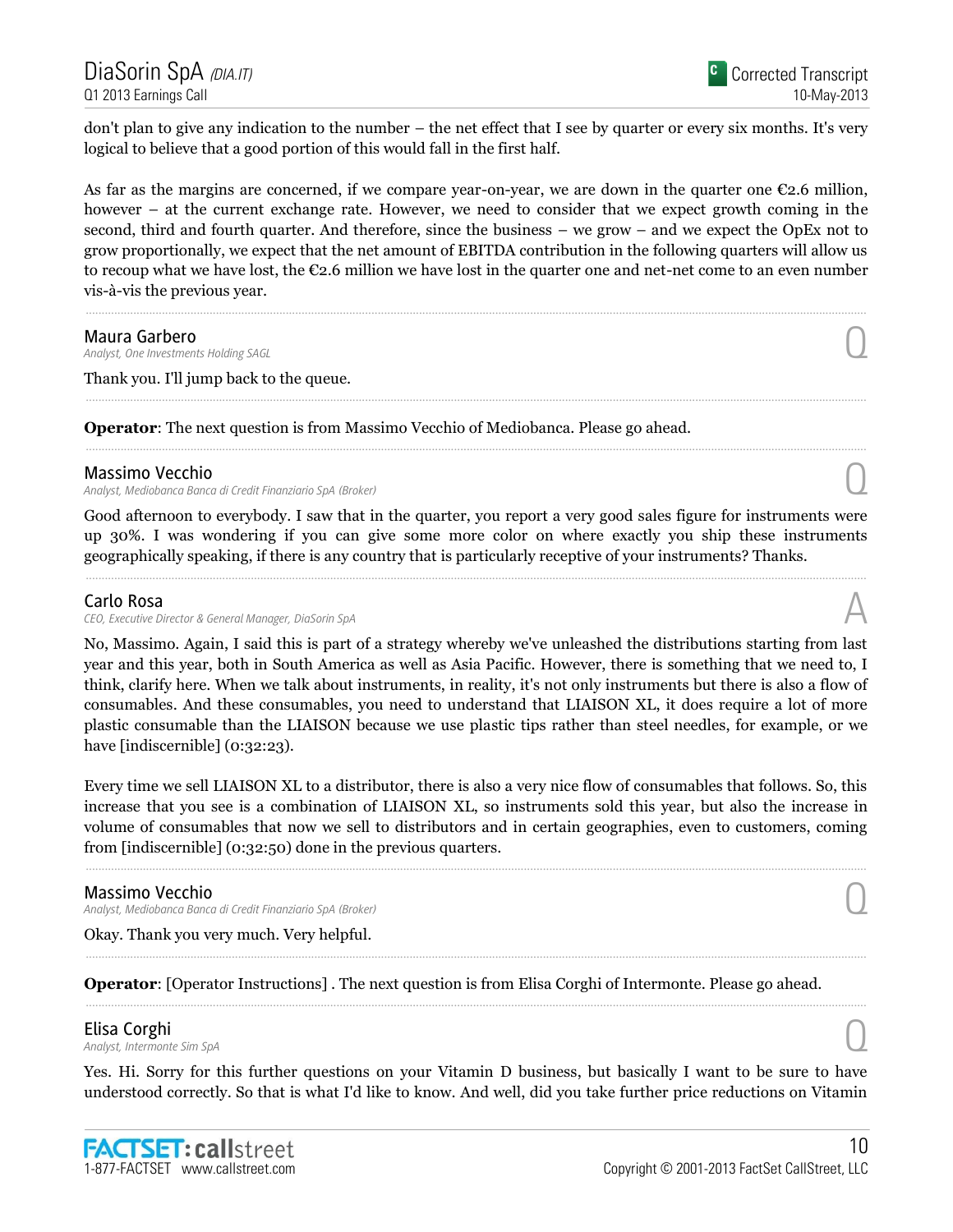D in Q1? And is pricing pressure in the US market stabilizing now? And then a final question, if I may, were Q1 results in line with your expectations and your budget? Thank you. ......................................................................................................................................................................................................................................................

### Carlo Rosa

*CEO, Executive Director & General Manager, DiaSorin SpA* A

As far as price on Vitamin D is concerned, we don't see anything which is out of ordinary. Let me just say what it means. It is very clear in the current environment, but it is not only true for Vitamin D. I think it's true across all product lines that when contracts do expire, there are always negotiations between supplier and clients in terms of renewal, increased business versus price concessions. But this has been – it's nothing which is typical of our business. It is typical of any business.

So, what Vitamin D does, it falls under the same rule. So, every time we will renegotiate contracts worldwide and or we'll be renegotiating contracts worldwide, we are discussing in prices. However, what is different now from what it used to be, and this is the reason why we started in the US with the so-called menu expansion project, is that when we discuss renewals of systems in labs with Vitamin D and consequent discount, then we ask – or we're in the position now with the full catalog to ask for more business.

So, you are trading Vitamin D revenues with revenues coming from other products. And this what is happening – or has been happening traditionally through across all the other geographies. So, do I expect it to continue to negotiate Vitamin D under ordinary course of business? Yes, as I do for all the other products. Do I see that the trend will continue the renegotiation, or one of renegotiation pushed by competition and the realignment of pricing that has been in 2013 – in 2012, sorry, do I see it to continue? No. Sorry, Elisa, what was the second question?

......................................................................................................................................................................................................................................................

**Elisa Corghi**<br>Analyst, Intermonte Sim SpA *Analyst, Intermonte Sim SpA* Q

Well, it was basically on the Q1 results. I would like to know if they were in line with your expectations and your budget, and, well, thanks for the Vitamin D. It was very clear. ......................................................................................................................................................................................................................................................

### Carlo Rosa

*CEO, Executive Director & General Manager, DiaSorin SpA* A

Yes. Yes, they are. They are in line with what we expect, and this is why we feel comfortable with the guidelines that we provided to the market. ......................................................................................................................................................................................................................................................

......................................................................................................................................................................................................................................................

......................................................................................................................................................................................................................................................

**Elisa Corghi**<br>Analyst, Intermonte Sim SpA *Analyst, Intermonte Sim SpA* Q

Thanks a lot.

**Operator**: The next question is a follow-up from Maura Garbero of One Investments. Please go ahead.

**Maura Garbero**<br>Analyst, One Investments Holding SAGL **Maura Garbero**<br>Analyst, One Investments Holding SAGL

Thanks a lot. Just a follow-up. On your gross margin in the first quarter declined by 260 bps year-on-year, can you please break it down how much was due to Vitamin D pricing and how much is due to the dilution created by instrument sales? And then another question is what are you expecting in terms of contributions from instrument sales during the course of the full year, so within this 2% to 4% guidance? Thank you.



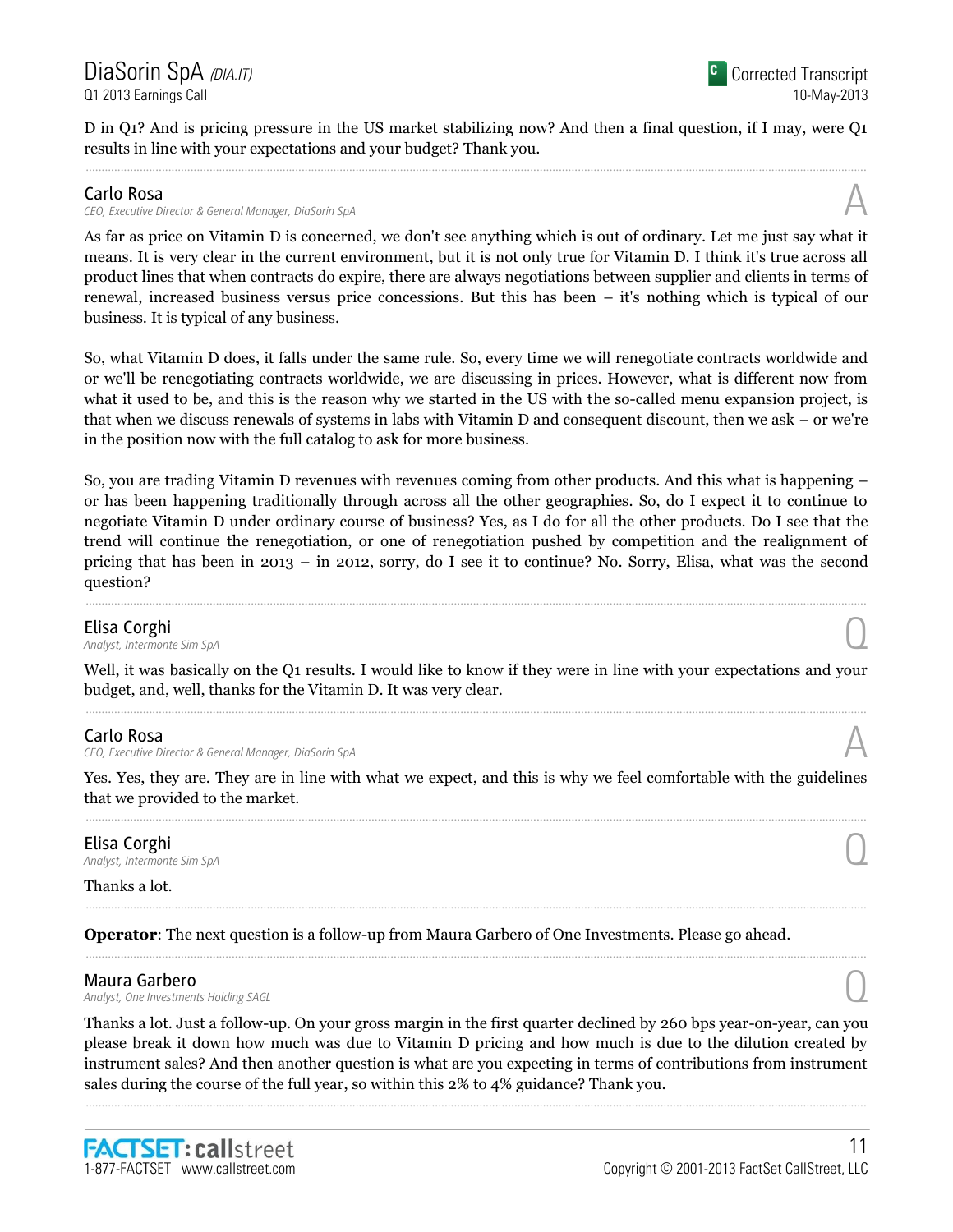*CEO, Executive Director & General Manager, DiaSorin SpA* A

Listen, as you know – thanks for asking but we've not been providing data about split margins from the beginning of our conference calls. And we are not going to do it going forward because we consider this as a sensitive information. So, no, I cannot provide that figure.

......................................................................................................................................................................................................................................................

......................................................................................................................................................................................................................................................

......................................................................................................................................................................................................................................................

**Maura Garbero**<br>Analyst, One Investments Holding SAGL **Maura Garbero**<br>Analyst, One Investments Holding SAGL

No, sorry, it's just because you did in the fourth quarter. That's it.

### Carlo Rosa

*CEO, Executive Director & General Manager, DiaSorin SpA* A

On Vitamin D? I don't think so.

**Maura Garbero**<br>Analyst, One Investments Holding SAGL **Maura Garbero**<br>Analyst, One Investments Holding SAGL

Well, yes. Well, in the fourth quarter when you reported the result, there was a particular slowdown in your gross margin. And at that time, you gave some indication how much it was due to instruments compared to pricing of Vitamin D. At least, some color or a general indication. But if you don't want to provide it anymore, we will accept it.

......................................................................................................................................................................................................................................................

### Carlo Rosa

*CEO, Executive Director & General Manager, DiaSorin SpA* A

No, sorry, I don't want to. I don't want to provide it to you. It might be that by year-end, we're going to make a comment on the year because they would be more meaningful. But no colors on that on our quarter result also because it would be quite difficult and deceiving in my very own opinion.

Second, we expect our instrument/consumable business to continue to grow. It is difficult to say whether we will continue with the existing rate because, again, it's a combination of instrument sales and consumable growth. But I expect that we should clear anything between  $\epsilon_{45}$  million to  $\epsilon_{50}$  million in instrument/consumable [indiscernible] (0:39:12) in 2013.

......................................................................................................................................................................................................................................................

**Maura Garbero**<br>Analyst, One Investments Holding SAGL **Maura Garbero**<br>Analyst, One Investments Holding SAGL

### Thank you.

**Operator**: [Operator Instructions] The next question is a follow-up from Elisa Corghi of Intermonte. Please go ahead. ......................................................................................................................................................................................................................................................

......................................................................................................................................................................................................................................................

### Elisa Corghi *Analyst, Intermonte Sim SpA* Q

Yeah. Sorry again to interrupt you. I was looking at your performance in Australia, which was very strong in Q1 vis-à-vis last year. And I noted it was related mainly to your Vitamin D – your, sorry, CLIA business ex-Vitamin D. Can you give us some more color on this? Thank you.



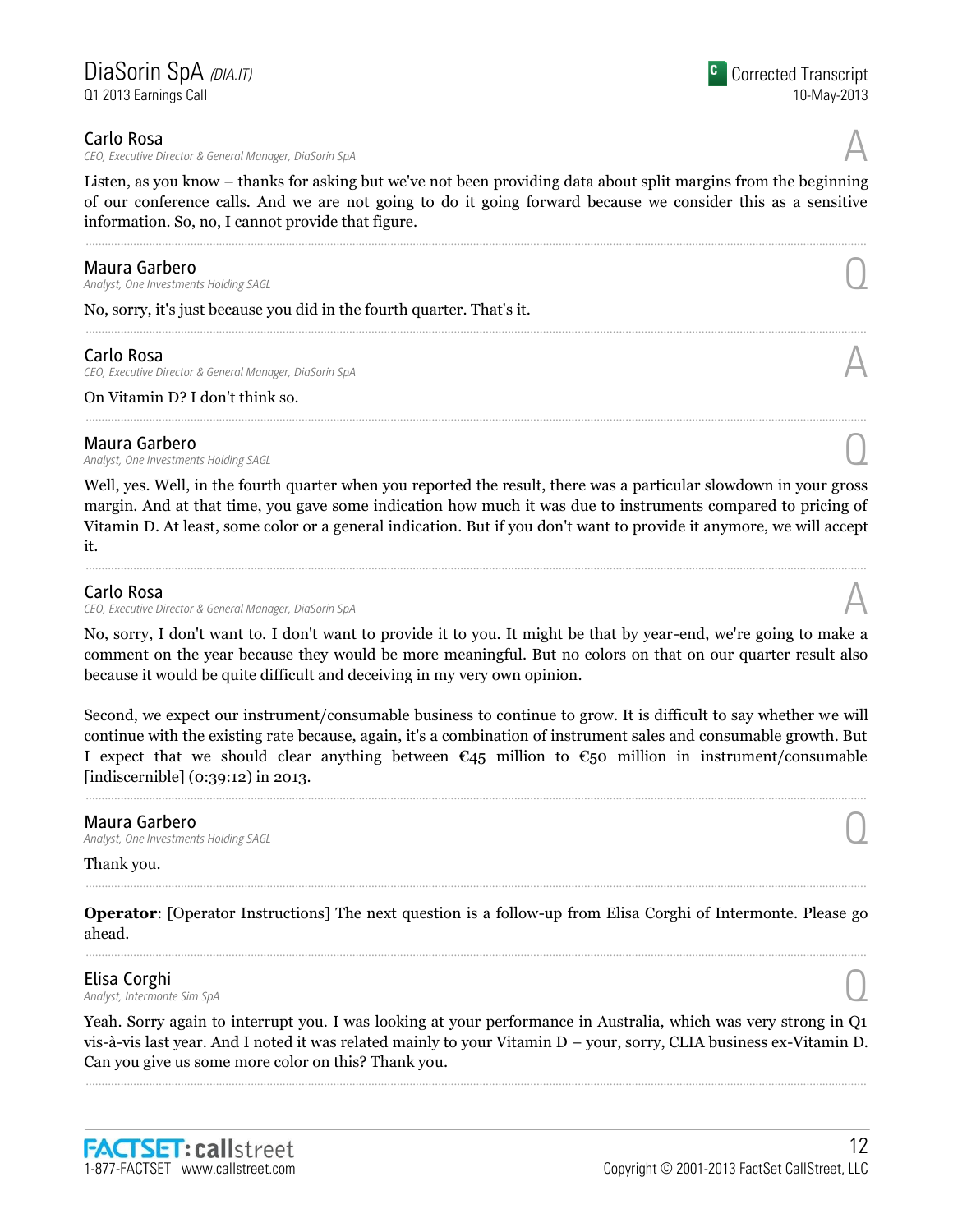*CEO, Executive Director & General Manager, DiaSorin SpA* A

Australia is a good example of a country that was fully dependent on Vitamin D. Actually, let me remind you that we used to operate in Australia through a distributor who was selling us Vitamin D and then we decided three years ago to buy the business, because we want to diversify away from Vitamin D. As you know, Australia is a home base to Sonic. That is one of our largest customers worldwide, a very good customer for us. And as a result of price renegotiation with Sonic, which happened in December 2011, we had to consider price for Vitamin D, but we got exposure worldwide to the Sonic laboratory chain through lots of different products in infectious disease.

So, what you see right now is exactly the result of what was done there where we have considered on Vitamin D pricings, but we got a diversification of product portfolio and sales in infectious disease. Let me say that this is what, on a different scale, we expect to happen in the US when – providing more products and the availability of the LIAISON XL, we are going to leverage on a relationship, which has been based historically on Vitamin D and then sell a much larger product catalog diffusing, let me say, the risk of being a Vitamin D provider for big labs.

......................................................................................................................................................................................................................................................

......................................................................................................................................................................................................................................................

......................................................................................................................................................................................................................................................

### **Elisa Corghi**<br>Analyst, Intermonte Sim SpA *Analyst, Intermonte Sim SpA* Q

Thank you very much.

**Operator**: [Operator Instructions] The next question is from Roberto Casoni of Otus Capital. Please go ahead.

Roberto C. Casoni<br>Portfolio Manager, Otus Capital Management Ltd. *Portfolio Manager, Otus Capital Management Ltd.* Q

Yes. Hi. Good afternoon, everybody. I have one question on Vitamin D, Japan. Can you give us an indication of what is going to be the impact of this delay in the registration from the authorities, particularly in 2014? How it's going to be impacting the delay, and how long is the delay? Is it going to be six months, or a year?

......................................................................................................................................................................................................................................................

......................................................................................................................................................................................................................................................

### Carlo Rosa

*CEO, Executive Director & General Manager, DiaSorin SpA* A

I believe you may have missed the call when I was discussing about it. So, I will repeat it for you.

Roberto C. Casoni<br>Portfolio Manager, Otus Capital Management Ltd. *Portfolio Manager, Otus Capital Management Ltd.* Q

Sorry. Yes.

### Carlo Rosa

*CEO, Executive Director & General Manager, DiaSorin SpA* A

We said that in the previous call, we've indicated their expectations of Vitamin D revenues in Japan for 2013 were around  $E_1$  million. ......................................................................................................................................................................................................................................................

......................................................................................................................................................................................................................................................

......................................................................................................................................................................................................................................................

Roberto C. Casoni<br>Portfolio Manager, Otus Capital Management Ltd. *Portfolio Manager, Otus Capital Management Ltd.* Q

Okay.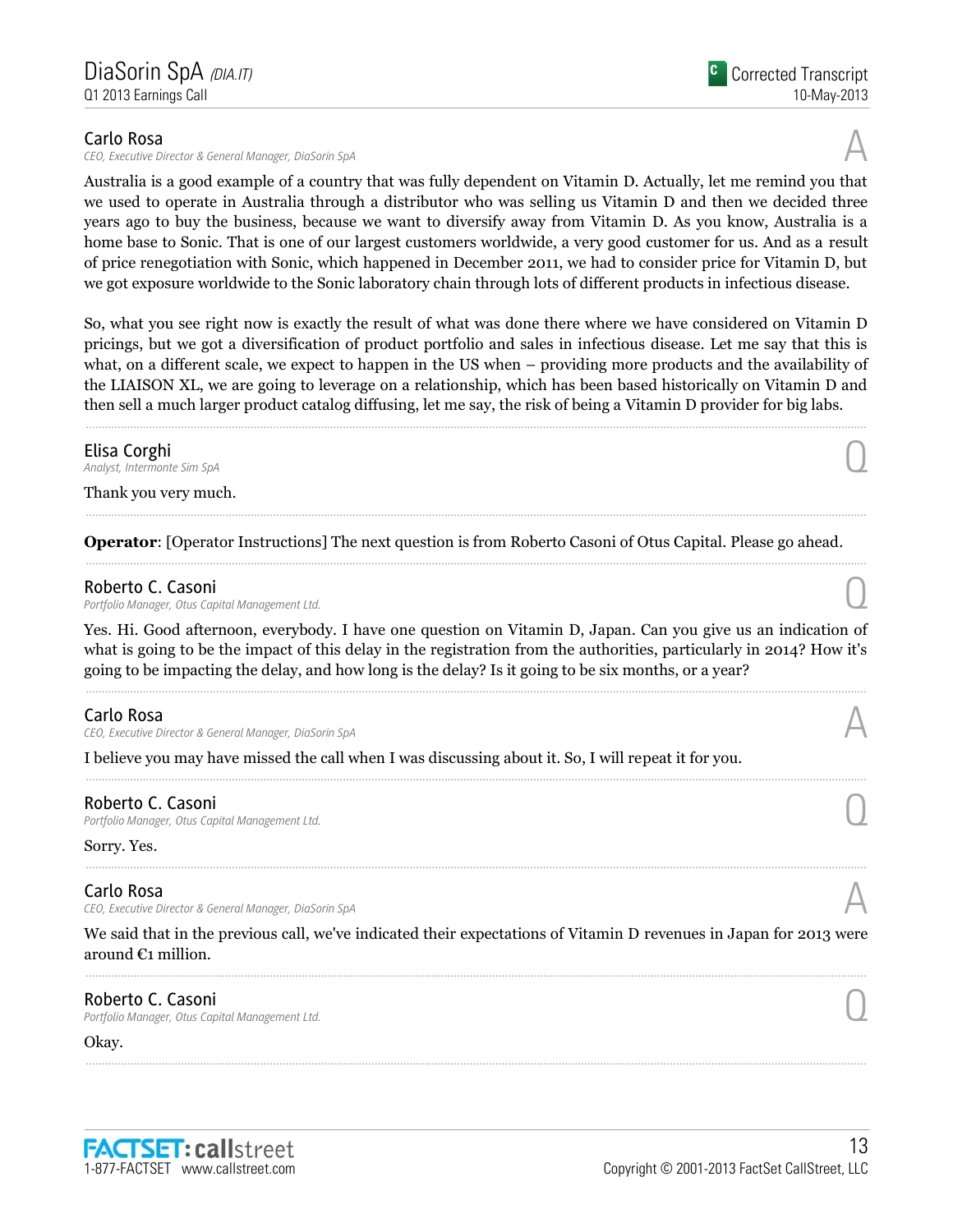*CEO, Executive Director & General Manager, DiaSorin SpA* A

But it's not material vis-à-vis 2013. Certainly, I'm not available to comment on 2014 as we were going to do it on due time. And in my opinion, I think that we should frame really Vitamin D in Japan not only in 2014, but going forward when we will develop a long-term plan, giving all of us view besides 2014. So, I cannot comment on 2014. For 2013, it's  $E_1$  million.

......................................................................................................................................................................................................................................................

......................................................................................................................................................................................................................................................

......................................................................................................................................................................................................................................................

......................................................................................................................................................................................................................................................

......................................................................................................................................................................................................................................................

......................................................................................................................................................................................................................................................

......................................................................................................................................................................................................................................................

Roberto C. Casoni<br>Portfolio Manager, Otus Capital Management Ltd. *Portfolio Manager, Otus Capital Management Ltd.* Q

Okay. But how – can you give us an indication of what is the delay? Are we talking about three, six months?

### Carlo Rosa

*CEO, Executive Director & General Manager, DiaSorin SpA* A

Sorry. Yes. Now, I said that – I made it very sure. Let's not count on Vitamin D in 2013.

### Roberto C. Casoni

Portfolio Manager, Otus Capital Management Ltd.

Yes.

### Carlo Rosa

*CEO, Executive Director & General Manager, DiaSorin SpA* A

The clock has been reset, and we don't expect to see the approval within quarter four.

Roberto C. Casoni<br>Portfolio Manager, Otus Capital Management Ltd. *Portfolio Manager, Otus Capital Management Ltd.* Q

Okay. Thank you very much.

**Operator**: Mr. Rosa, there are no more questions registered at this time.

### Carlo Rosa

*CEO, Executive Director & General Manager, DiaSorin SpA*

Thank you, operator. Take care. Bye-bye.

**Operator**: Ladies and gentlemen, thank you for joining. The conference is now over. You may disconnect your telephone.